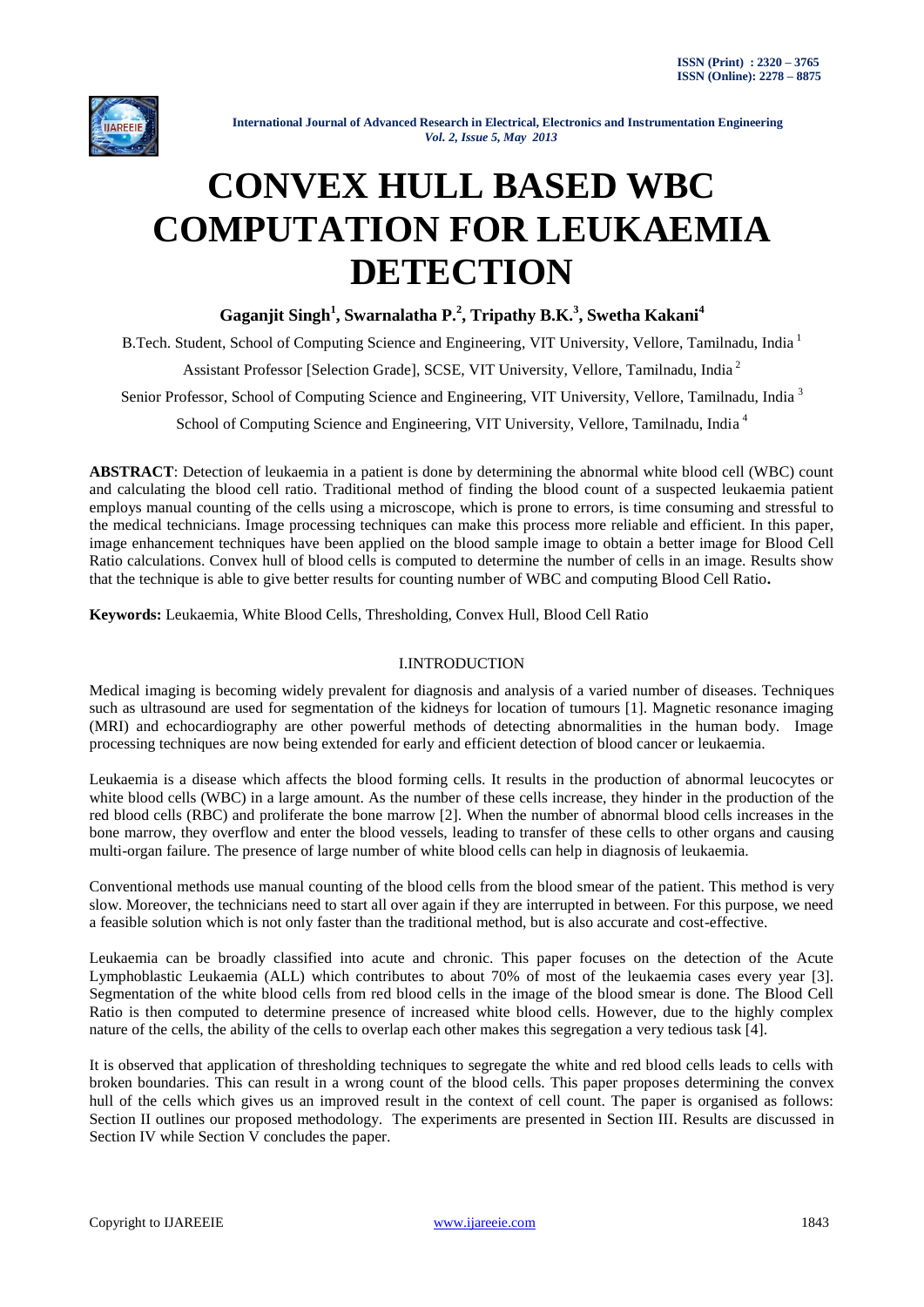

## II.PROPOSED METHODOLOGY

Our main objective is to develop a robust and cost effective system which can calculate the blood cell count ratio. A patient with suspected leukaemia is likely to have a high count of abnormal leucocytes, which will increase the abnormal to normal blood count ratio. Our proposed methodology, as shown in Figure 1, concentrates on this aspect and is discussed below.



Fig. 1 Proposed methodology

*Image Enhancement:* Image enhancement of the blood smear image is done by applying Gaussian filter to remove noise and to increase the Signal-to Noise Ratio (SNR).

*Thresholding*: Thresholding of the filtered image has been in two parts, once for extracting all the cells to give the total blood cell count and the second time to find the stained WBC. The first thresholding is achieved by converting the RGB image into a binary image. Analysis of this image will give us the total blood count.

Copyright to IJAREEIE [www.ijareeie.com](http://www.ijareeie.com/) 1844 The second thresholding differentiates between the RBC and the WBC, giving only the WBC as the output. This is done on the basis of the green intensity value of the RGB pixels in the filtered RGB image. Pixels having value less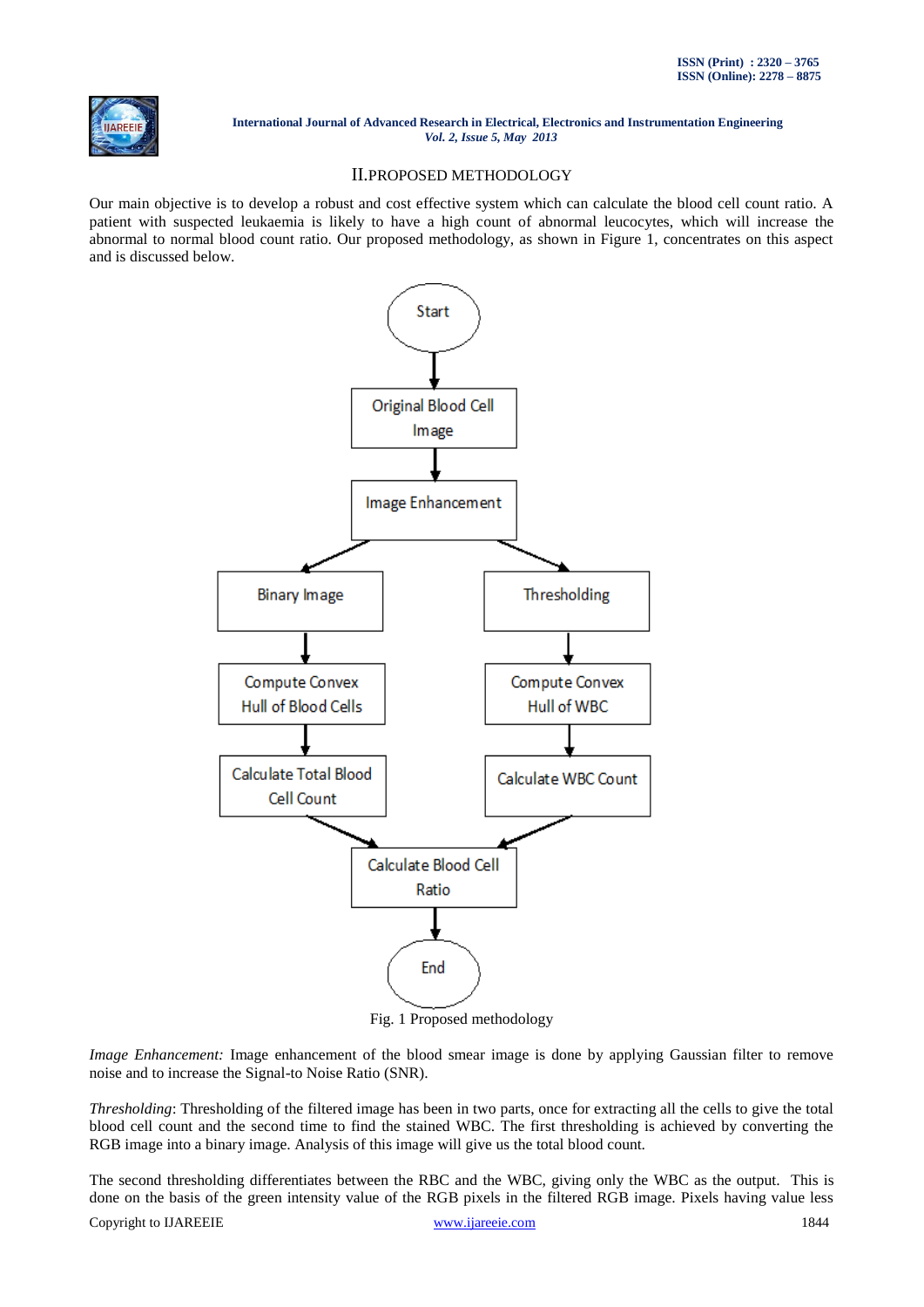

than the threshold are assigned binary value 1 while those above the threshold are assigned 0. A binary image is obtained which contains only the white blood cells.

*Convex Hull*: Convex Hull of a set of points **X** is the smallest convex region containing all the points of **X**. Computation of the convex hull helps us determine the number of connected components. The reason for finding the convex hull is that after threshloding, the cells do not come out to be as one complete entity. This gives us the wrong number of blood cells. Determining the convex hull helps overcome this problem, thereby reducing the chances of error in calculating the blood cell ratio.

Application of this technique in the binary image, containing all cells, gives us the total number of cells. Similarly, number of connected components can be determined in the thresholded image to compute number of white blood cells. Difference of total cell count and white blood cell count gives us number of red blood cells. This helps in the calculation of the blood cell ratio.

*Computation of Blood Cell Ratio*: In our paper, we have computed the Blood Cell Ratio (BCR) as the ratio of the number of white blood cells to the number of red blood cells. If a person has leukaemia, the number of red blood cells will decrease and number of white blood cells will increase.

$$
BCR = \frac{WBC}{RBC}
$$
................. (2.1)

The value of BCR for a normal person is in the range  $0\nu$ -0.1 [5]. A value higher than 0.1 indicates suspected leukaemia in a patient leading to further medical investigations.

## III.EXPERIMENTS

Our experiments have been conducted on images of blood smears available freely on the internet. The images are subjected to pre-processing by application of Gaussian filter for noise removal, as shown in Figure 2. The filtered RGB image is first converted into binary image (refer Figures 3 and 4). Convex hull of the cells is determined, as shown in Figure 5. Computation of the number of connected components in this image gives us the total cell count.



Fig. 2 Blood smear image after applying Gaussian filter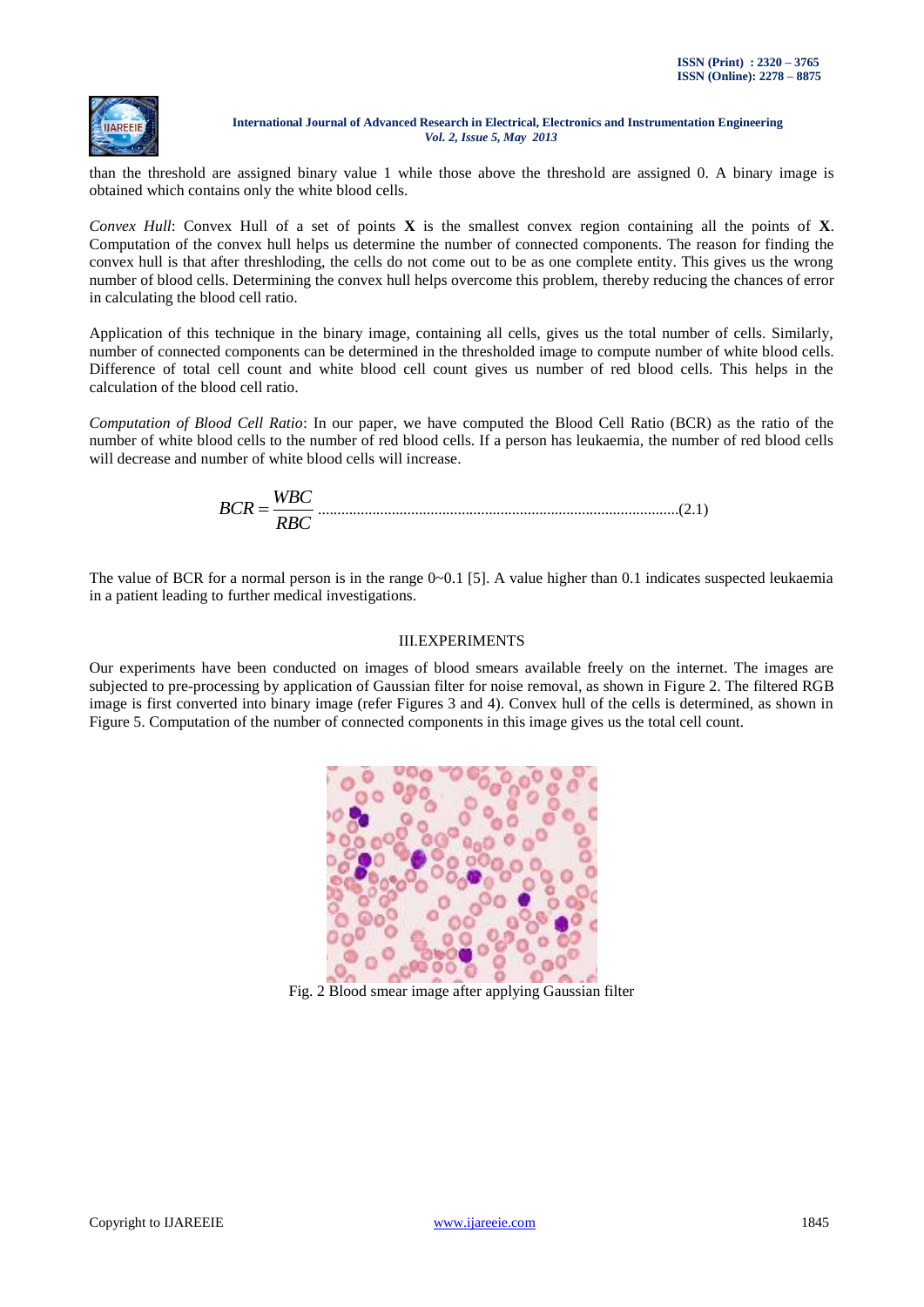



Inverted binary image



Fig. 5 Convex hull of blood cells

In the next step, the filtered RGB image is thresholded to segregate the red and white blood cells as can be seen in Figure 6. Again convex hull is computed to determine the number of cells (refer Figure 7). This gives us the number of white blood cells in the image. The Blood Cell Ratio is computed to confirm the presence or absence of leukaemia.



Fig. 6 Extraction of WBC